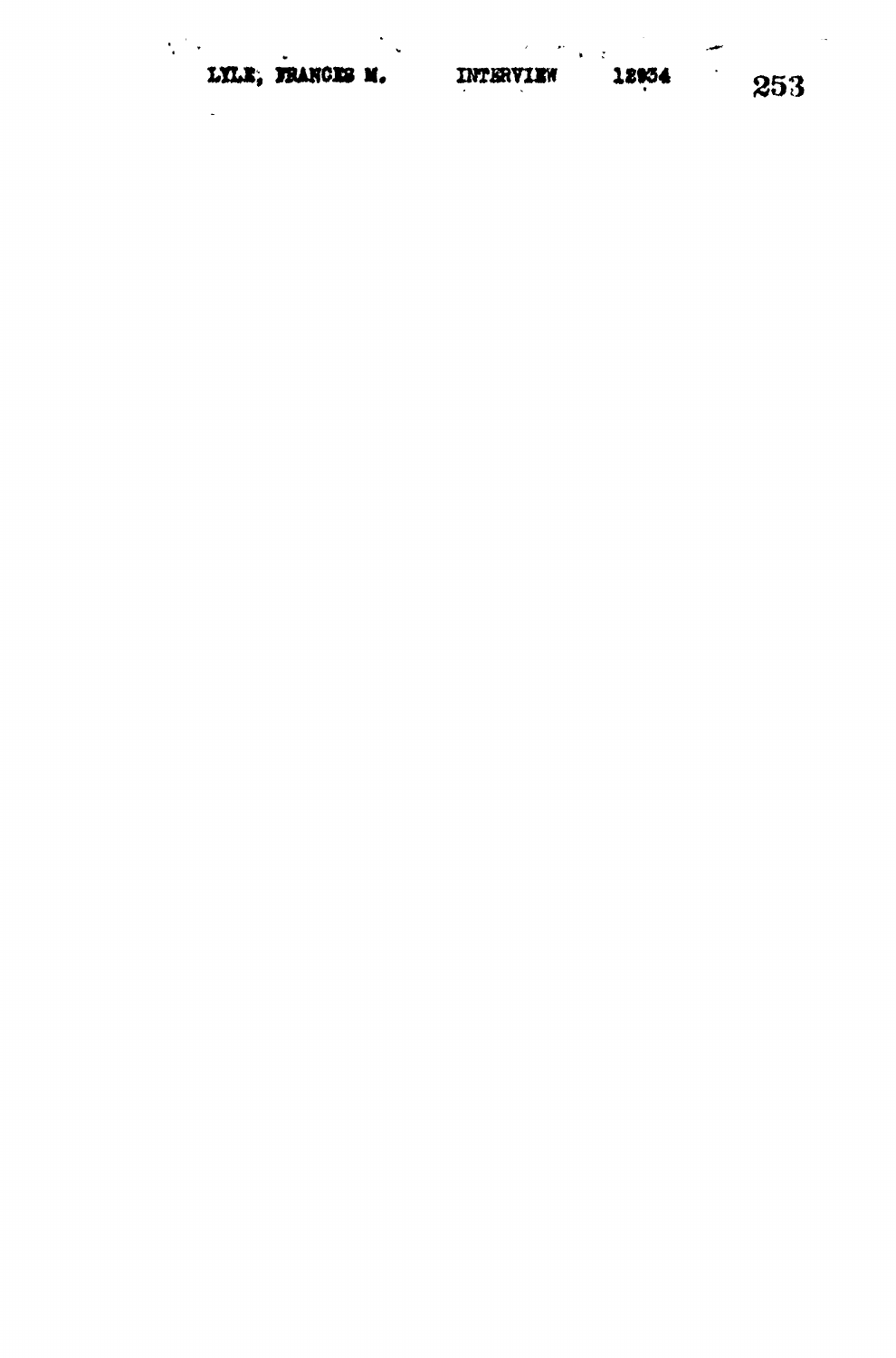|    |                                                                                              | BIOGRAPHY FORM<br>WORKS PROGRESS ADMINISTRATION                                                                    |              | Form $A = (3 - 149)^{-12}$<br>254 |
|----|----------------------------------------------------------------------------------------------|--------------------------------------------------------------------------------------------------------------------|--------------|-----------------------------------|
|    | LYLE, FRANCES M.                                                                             | Indian-Picuser History Prejact for Oklahoma<br>INTERVIEW                                                           | $\mathbf{c}$ | 12934                             |
|    | Field Worker's name und Austin                                                               |                                                                                                                    |              |                                   |
|    | This report made on (date) rebruary 11, 1938 1938                                            |                                                                                                                    |              |                                   |
|    | 1. Name Frances M. Lyle                                                                      |                                                                                                                    |              |                                   |
|    | 2. Post Office Address Cadde, Oklahama                                                       |                                                                                                                    |              |                                   |
| 3. |                                                                                              |                                                                                                                    |              |                                   |
| 4. | DATE OF BIRTH: Month Day Day Year                                                            |                                                                                                                    |              |                                   |
|    | 5 Place of birth South rerelize                                                              | .<br>Antonio Tributo de La Carlo de La Carlo de La Carlo de La Carlo de La Carlo de La Carlo de La Carlo de La Car |              | a boortomaan ammannaa maa omaan   |
|    | 6. Name of Father Captain J. B. Lyle, Place of birth seuth                                   |                                                                                                                    |              | Carelina                          |
|    | 7. Name of Mother Meders C. McArthur. Place of birth South<br>Other information about mother |                                                                                                                    |              | Carelina                          |

 $\overline{\phantom{a}}$ 

Notes or complete narrative by the field worker dealing with the life and story of the person interviewed. Refer to Manual for suggested subjects and questions. Continue on blank sheets if<br>necessary and attach firmly to this form. Number of sheets attached 3 sheets.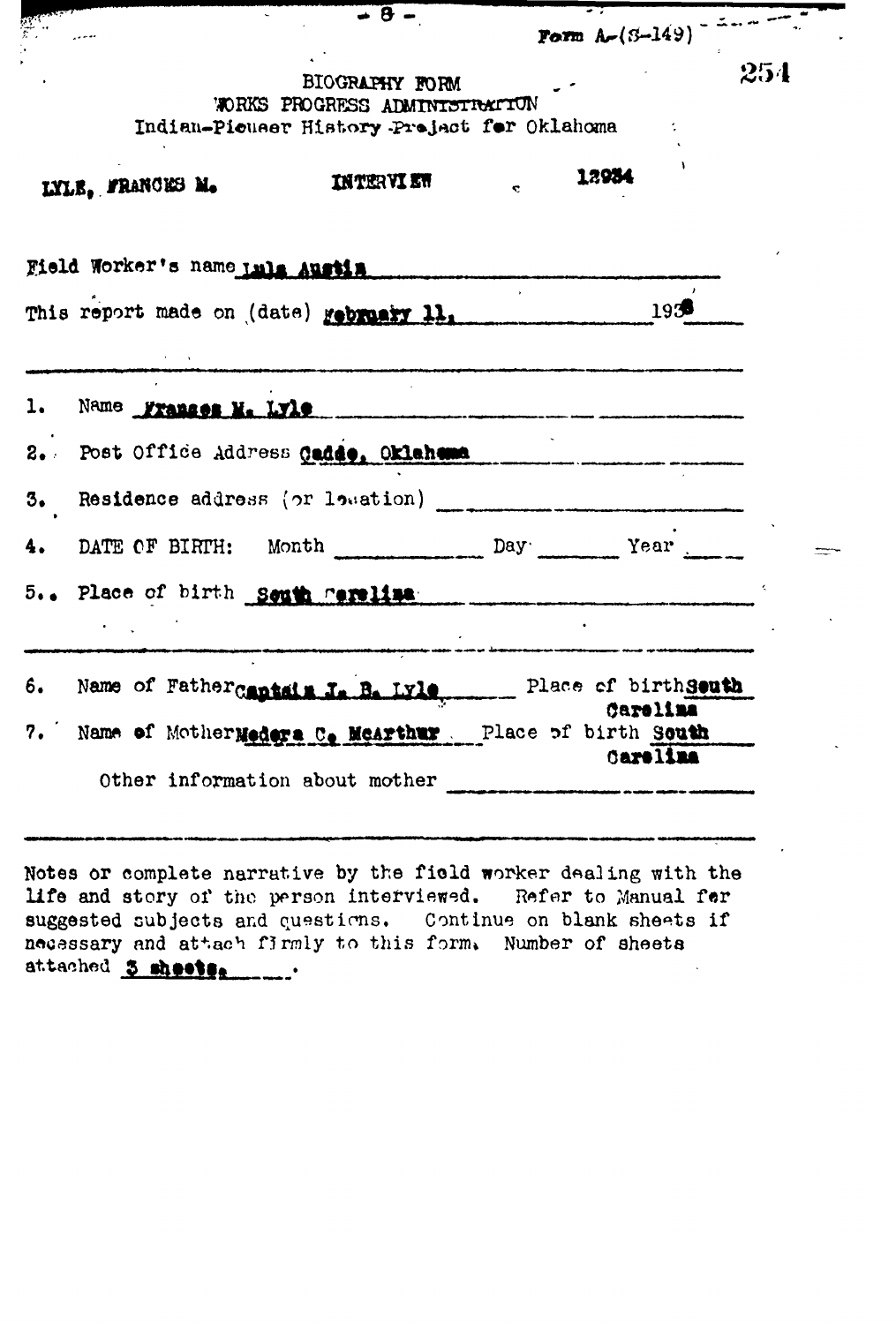255

**Lula Austin, Investigator, February 11, 1938**

> **Interview with Frances M. Lyle** Caddo. Oklahona.

I came with my mother to Cadde in 1898, from Texas. **Twe-thirds of the members of the First Presbyterian Chureh in Caddo belonged to the Northern Presbyterian and one-third to the Southern Presbyterian.** The little church **was about to fall down} the floor was on the ground and the** tower was leaning so that it was dangerous to ring the bell. School which had been held there was dismissed, because the building was considered dangerous.

Reverend J. C. Ralston arrived in town to be our **preacher and the Northern Presbyterians tffered to sell or** buy the interest of the Southern Presbyterians so  $M*$ .  $C$ . N. Hamceck and Reverend Ralston came to me and asked me if I would go on a note for \$700.00. I told them I would, but aot to let my mother know, as she was an invalid and I did mot want to worry her. Reverend Ralston went to Mr. H. Bates **who was postmaster and asked him If he would lend him the** nemey. He asked to see who was on the note, He showed him that it was Mr. Banceck and me. Mr. Bates said," take that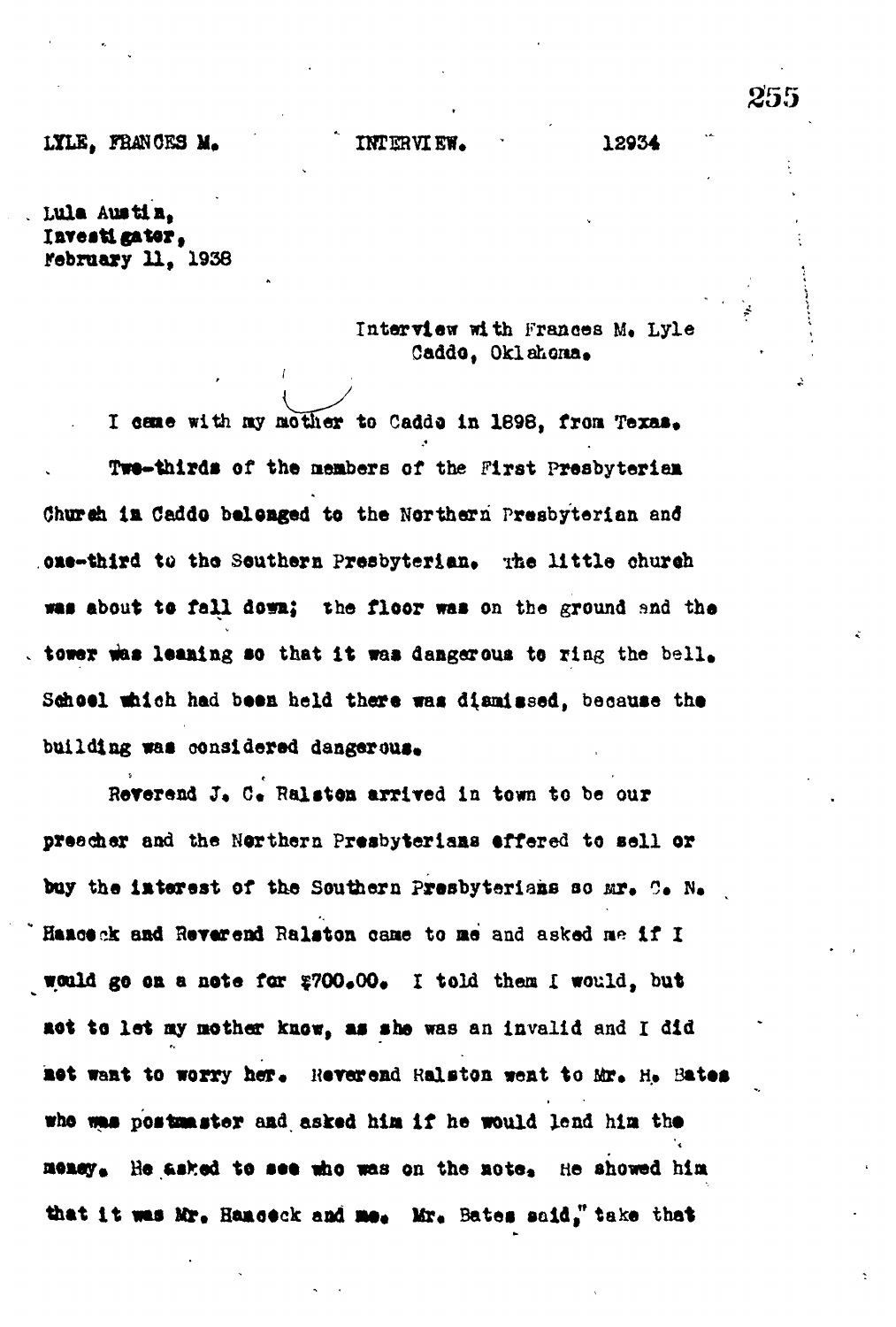**- 2 -**

little woman's name off and put nine on the note".

**Wo bought the church, jacked up the building and jade seats and had a very nice little church. We were in** need of an organ and pulpit so decided to give a pie supper and old maid auction to raise money. We advertised far and wide and all drummers who could get back for the auction were there. I was supposed to be in love with Dr. Green, a resident of our town. I told<sup>\*</sup>him. I would put my hand on my face so he would know it was me and he could bid-me in. Well, Mrs. Bates(Christine Bates) was alse te be auctioned off and she and Dr. Wreen were at dagger points so I asked Mrs. Bates to do me a favor and put her hand on her face when they began to auction her off. She did and Dr. Green bid her in for \$10.00, thinking he was bidding on me. We had lots of fun and made plenty of money for the little church; paid our note off and bought an organ.

Reverend Ralston called a meeting to make a report but after the report was read, Mr. Hill, one of the dea**cons, was not satisfied with the report and asked for an** investigation of the funds of the church. Mr. Travis, a